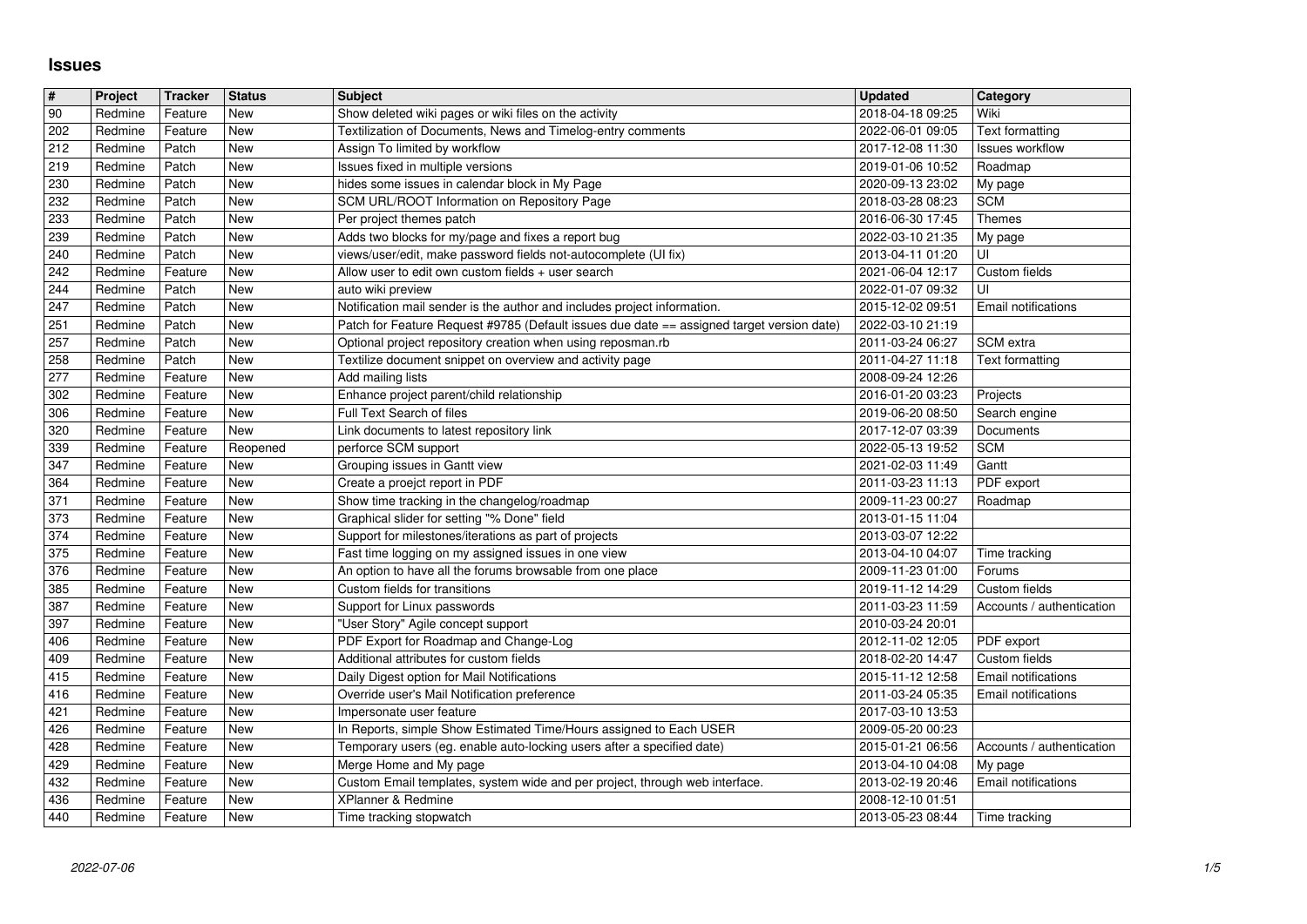| $\overline{\mathbf{H}}$ | Project            | <b>Tracker</b>     | <b>Status</b>            | <b>Subject</b>                                                                                           | <b>Updated</b>                       | Category                                        |
|-------------------------|--------------------|--------------------|--------------------------|----------------------------------------------------------------------------------------------------------|--------------------------------------|-------------------------------------------------|
| 449<br>460              | Redmine<br>Redmine | Feature<br>Feature | Reopened<br>New          | Keyboard shortcuts<br>better mercurial integration with hgweb                                            | 2020-09-04 21:26<br>2011-03-24 07:26 | UI<br>SCM extra                                 |
| 466                     | Redmine            | Feature            | <b>New</b>               | Add Contact database for all Redime site                                                                 | 2012-10-30 18:10                     |                                                 |
| 470<br>471              | Redmine<br>Redmine | Feature<br>Feature | <b>New</b><br>New        | Wiki to Documentation publishing<br>Gantt chart upload/download                                          | 2010-04-28 14:00<br>2010-10-03 15:13 | Gantt                                           |
| 473                     | Redmine            | Feature            | Reopened                 | Custom reports                                                                                           | 2021-05-30 17:17                     | Issues                                          |
| 474                     | Redmine            | Feature            | New                      | Status grouping                                                                                          | 2013-01-12 18:04                     | <b>Issues workflow</b>                          |
| 480<br>487              | Redmine<br>Redmine | Feature<br>Feature | New<br><b>New</b>        | Wiki: Support categories tagging and autolisting<br>Add Categories to Files                              | 2012-12-05 03:02<br>2016-10-11 10:04 | Wiki<br>Files                                   |
| 498                     | Redmine            | Feature            | New                      | Different size limits for forums and files                                                               | 2011-03-24 05:39                     | Attachments                                     |
| 502                     | Redmine            | Feature            | <b>New</b>               | Alternate way of adding files to projects                                                                | 2016-08-28 06:44                     | Attachments                                     |
| 506<br>513              | Redmine<br>Redmine | Feature<br>Feature | <b>New</b><br><b>New</b> | Add reports to top menu<br>Different behavior for deployments or users with only one project             | 2016-09-12 20:15<br>2010-06-18 23:29 |                                                 |
| 521                     | Redmine            | Feature            | <b>New</b>               | Add preference to auto-reassign back to author on resolve or feedback                                    | 2017-09-25 06:19                     | Issues workflow                                 |
| 535<br>537              | Redmine<br>Redmine | Feature<br>Feature | New<br>New               | Adding a Note before sending out an Email<br>To Do Lists via Ajax                                        | 2019-02-10 01:38<br>2013-09-13 02:58 | Email notifications                             |
| 539                     | Redmine            | Feature            | New                      | Repository browser per Project Version.                                                                  | 2011-01-02 11:52                     | <b>SCM</b>                                      |
| 542                     | Redmine            | Feature            | <b>New</b>               | Redmine automated backup/restore                                                                         | 2012-05-17 05:47                     | Administration                                  |
| 547<br>550              | Redmine<br>Redmine | Feature<br>Feature | New<br>Reopened          | Access to non existing pages directly for the wiki<br>Function to export whole wiki                      | 2011-03-29 14:14<br>2015-06-03 01:18 | Wiki<br>Wiki                                    |
| 552                     | Redmine            | Feature            | <b>New</b>               | Document categories on a per project basis and support sub categories                                    | 2011-10-31 11:43                     | Documents                                       |
| 553                     | Redmine            | Feature            | <b>New</b>               | Capistrano Recipes                                                                                       | 2016-09-12 20:18                     |                                                 |
| 559<br>561              | Redmine<br>Redmine | Feature<br>Feature | New<br><b>New</b>        | <b>Workflow Enhancements</b><br>Invites                                                                  | 2020-11-11 10:50<br>2011-07-13 18:26 | Issues workflow                                 |
| 566                     | Redmine            | Feature            | New                      | A possible script or plugin to generate subversion compatible authz permission file?                     | 2011-03-24 07:39                     | <b>SCM</b> extra                                |
| 573                     | Redmine            | Feature            | New<br><b>New</b>        | Spend time and Activity enhancement                                                                      | 2016-05-29 14:16                     | Time tracking                                   |
| 574<br>592              | Redmine<br>Redmine | Feature<br>Feature | New                      | Add "My issues" to main menu<br>User Wiki Page                                                           | 2020-03-16 10:16<br>2016-05-10 23:04 | UI<br>Wiki                                      |
| 617                     | Redmine            | Feature            | Reopened                 | wiki: thoughts of WYSIWYG                                                                                | 2013-12-03 10:47                     | <b>Plugin Request</b>                           |
| 640<br>643              | Redmine<br>Redmine | Patch<br>Feature   | <b>New</b><br><b>New</b> | When choosing assignee, automatically switch status to Assigned<br>Issue description templates           | 2013-04-30 10:48<br>2020-06-03 10:31 | <b>Issues</b><br>Issues                         |
| 654                     | Redmine            | Feature            | New                      | The i18n of the help                                                                                     | 2010-08-20 11:04                     | Translations                                    |
| 656                     | Redmine            | Feature            | New                      | Roadmap with wiki page                                                                                   | 2013-12-17 20:44                     | Wiki                                            |
| 664<br>666              | Redmine<br>Redmine | Feature<br>Feature | <b>New</b><br>New        | User can choose what page he want's to be Start page<br>Alow for custom filters for e-mail notifications | 2022-03-11 03:13<br>2013-03-18 16:40 | UI<br>Email notifications                       |
| 668                     | Redmine            | Defect             | <b>New</b>               | Date input fields don't respect date format settings                                                     | 2019-12-05 11:43                     | UI                                              |
| 675                     | Redmine            | Feature            | New                      | Anti-spam or captcha for issues                                                                          | 2018-08-26 10:45                     | Issues                                          |
| 680<br>682              | Redmine<br>Redmine | Feature<br>Feature | <b>New</b><br><b>New</b> | free text ticket filter<br>Create a new issue based of a forum message                                   | 2016-09-13 07:04<br>2011-03-24 05:43 | Issues filter<br>Issues                         |
| 683                     | Redmine            | Feature            | New                      | Cross project reporting                                                                                  | 2012-10-27 23:04                     |                                                 |
| 684<br>688              | Redmine<br>Redmine | Patch<br>Feature   | New<br>Reopened          | Add journal count on issues list<br>Allow the same email for two accounts                                | 2020-02-20 01:12<br>2016-04-29 17:19 | <b>Issues list</b><br>Accounts / authentication |
| 691                     | Redmine            | Patch              | New                      | Add column totals to Issus Summary Report                                                                | 2017-03-03 18:33                     | <b>Issues</b>                                   |
|                         |                    |                    |                          |                                                                                                          |                                      |                                                 |
|                         |                    |                    |                          |                                                                                                          |                                      |                                                 |
|                         |                    |                    |                          |                                                                                                          |                                      |                                                 |
|                         |                    |                    |                          |                                                                                                          |                                      |                                                 |
|                         |                    |                    |                          |                                                                                                          |                                      |                                                 |
|                         |                    |                    |                          |                                                                                                          |                                      |                                                 |
|                         |                    |                    |                          |                                                                                                          |                                      |                                                 |
|                         |                    |                    |                          |                                                                                                          |                                      |                                                 |
|                         |                    |                    |                          |                                                                                                          |                                      |                                                 |
|                         |                    |                    |                          |                                                                                                          |                                      |                                                 |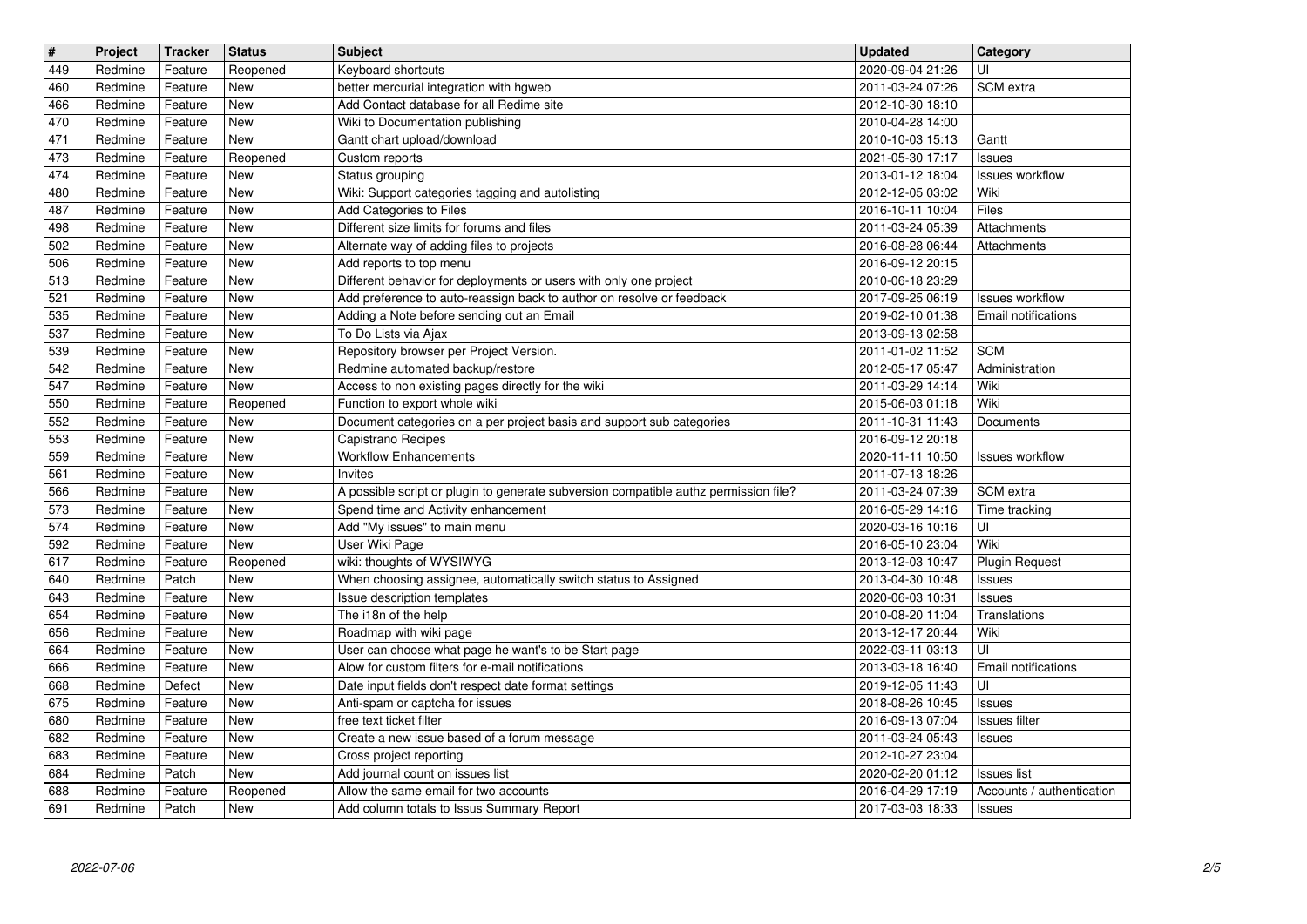| $\overline{\mathbf{H}}$ | Project            | <b>Tracker</b>     | <b>Status</b>               | <b>Subject</b>                                                                                                                 | <b>Updated</b>                       | Category                             |
|-------------------------|--------------------|--------------------|-----------------------------|--------------------------------------------------------------------------------------------------------------------------------|--------------------------------------|--------------------------------------|
| 705<br>721              | Redmine<br>Redmine | Feature<br>Feature | New<br>New                  | Wiki links on field names<br>Custom navigation menu items                                                                      | 2013-03-18 21:04<br>2016-09-13 03:57 | UI<br>UI                             |
| 722                     | Redmine            | Feature            | <b>New</b><br><b>New</b>    | Increased flexibility for top (redmine home / project overview) pages                                                          | 2016-09-12 21:05                     | UI                                   |
| 724<br>729              | Redmine<br>Redmine | Feature<br>Feature | New                         | change "versions" to "milestones"<br>Issues: (semi-)inline issue editing                                                       | 2018-09-19 16:29<br>2013-03-18 21:08 | <b>Issues</b><br>UI                  |
| 732                     | Redmine            | Feature            | New                         | Bulk copy & move selected issues                                                                                               | 2013-06-13 20:29                     | Issues                               |
| 736<br>742              | Redmine<br>Redmine | Feature<br>Feature | <b>New</b><br><b>New</b>    | documents - directories and versions<br>improved admin page navigation                                                         | 2012-10-22 18:15<br>2012-10-27 22:59 | Documents<br>UI                      |
| 785                     | Redmine            | Feature            | New                         | (R)Doc interface                                                                                                               | 2016-09-13 04:19                     | Documentation                        |
| 805<br>806              | Redmine<br>Redmine | Feature<br>Feature | <b>New</b><br><b>New</b>    | Allow projects view to be sorted by activity<br>Have wiki links display linked page title                                      | 2013-03-18 20:59<br>2010-06-01 13:15 | UI<br>Wiki                           |
| 811                     | Redmine            | Patch              | <b>New</b>                  | Username validation - allow spaces                                                                                             | 2015-01-08 15:28                     | Accounts / authentication            |
| 833<br>836              | Redmine<br>Redmine | Feature<br>Feature | <b>New</b><br><b>New</b>    | Who's online<br>"New Issues" component for "My Page"                                                                           | 2016-10-23 20:42<br>2011-03-29 14:23 | Accounts / authentication<br>My page |
| 850                     | Redmine            | Feature            | <b>New</b><br>New           | Per-project role permissions                                                                                                   | 2017-01-14 12:21                     | Permissions and roles                |
| 858<br>861              | Redmine<br>Redmine | Feature<br>Feature | New                         | Create Team tickets<br>Allow administrator to hide all emails                                                                  | 2012-11-16 11:07<br>2014-06-07 09:45 | <b>Issues</b><br>Administration      |
| 877                     | Redmine            | Feature            | <b>New</b>                  | ability to vary the units used to track time                                                                                   | 2010-03-22 21:25                     |                                      |
| 902<br>908              | Redmine<br>Redmine | Feature<br>Feature | New<br>New                  | Report / Member Load Report per Project by Period<br>Add global News                                                           | 2010-08-26 00:34<br>2011-06-30 14:43 | Projects<br><b>News</b>              |
| 911<br>926              | Redmine<br>Redmine | Feature<br>Feature | <b>New</b><br>New           | Add A "Notify These Members" Option In Forum Posts<br>user picture (as in the TYPO3 version)?                                  | 2013-03-18 20:58<br>2011-03-29 14:34 | Forums<br>Accounts / authentication  |
| 938                     | Redmine            | Feature            | <b>New</b>                  | Add default Activity value per user                                                                                            | 2018-08-11 15:13                     | Time tracking                        |
| 940<br>946              | Redmine<br>Redmine | Feature<br>Feature | New<br>New                  | RADIUS authentication support<br>Configurable Per-Project Text on New Issue Screen                                             | 2015-01-12 22:35<br>2013-04-10 15:03 | Accounts / authentication            |
| 951                     | Redmine            | Feature            | <b>New</b>                  | Import Versions/Milestones from delimited file                                                                                 | 2016-09-12 20:42                     | Importers                            |
| 952<br>959              | Redmine<br>Redmine | Feature<br>Feature | New<br>New                  | Update % to be programatic not arbitrary<br>Add navigation for the concept of going "back" from where you came                 | 2010-10-25 16:59<br>2012-10-30 21:10 | <b>Issues</b><br>UI                  |
| 964                     | Redmine            | Feature            | <b>New</b>                  | Global Forums-overview                                                                                                         | 2012-12-21 20:26                     | Forums                               |
| 973<br>978              | Redmine<br>Redmine | Feature<br>Feature | <b>New</b><br><b>New</b>    | Assign different status sets and workflows for separate projects<br>Different trackers on different projects?                  | 2021-06-10 09:49<br>2013-03-26 16:00 | Issues workflow                      |
| 980                     | Redmine            | Defect             | <b>New</b>                  | "For all projects" custom queries                                                                                              | 2020-12-10 14:01                     | <b>Issues</b>                        |
| 982<br>987              | Redmine<br>Redmine | Feature<br>Patch   | New<br>New                  | option to set secure flag on session and autologin cookie<br>Create relation for new issue                                     | 2011-03-29 14:12<br>2022-01-19 08:29 | Accounts / authentication<br>UI      |
| 989                     | Redmine            | Patch              | New                         | Migration task from Bugzilla                                                                                                   | 2012-01-09 13:43                     | Importers                            |
| 991<br>1008             | Redmine<br>Redmine | Feature<br>Patch   | New<br>New                  | Document versioning<br>redmine:migrate_from_trac doesn't work when multibyte characters are used in trac.                      | 2014-06-22 02:09<br>2008-04-07 08:54 | Documents<br>Importers               |
| 1011                    | Redmine            | Feature            | New                         | Add voting to tickets                                                                                                          | 2019-05-05 07:03                     | <b>Issues</b>                        |
| 1013<br>1015            | Redmine<br>Redmine | Defect<br>Feature  | Confirmed<br>Needs feedback | Custom queries can be saved under same name<br>User Field for Anonymous Forum Submissions                                      | 2021-10-25 11:43<br>2016-09-13 04:34 | Issues<br>Forums                     |
| 1020                    | Redmine            | Feature            | New                         | Limit the search to a subset of projects                                                                                       | 2016-09-12 20:46                     | Search engine                        |
| 1021<br>1024            | Redmine<br>Redmine | Patch<br>Feature   | New<br>New                  | Patch for #1013 (uniqueness-validation of custom query name within user-scope)<br>Remove unneeded .js files to speed page load | 2011-03-11 14:15<br>2012-10-30 21:32 | <b>Issues</b>                        |
|                         |                    |                    |                             |                                                                                                                                |                                      |                                      |
|                         |                    |                    |                             |                                                                                                                                |                                      |                                      |
|                         |                    |                    |                             |                                                                                                                                |                                      |                                      |
|                         |                    |                    |                             |                                                                                                                                |                                      |                                      |
|                         |                    |                    |                             |                                                                                                                                |                                      |                                      |
|                         |                    |                    |                             |                                                                                                                                |                                      |                                      |
|                         |                    |                    |                             |                                                                                                                                |                                      |                                      |
|                         |                    |                    |                             |                                                                                                                                |                                      |                                      |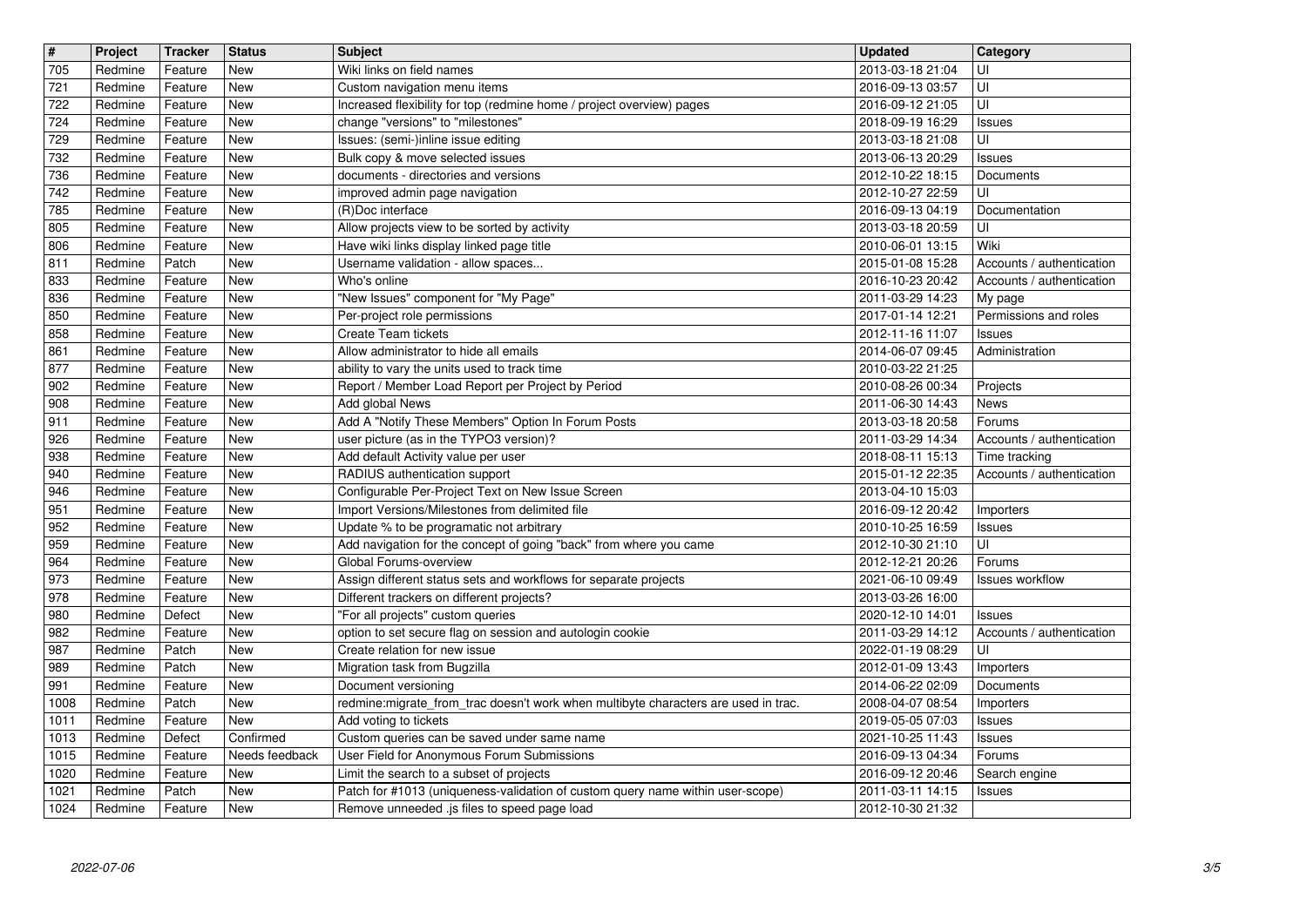|              | Project            | <b>Tracker</b>     | <b>Status</b>            | <b>Subject</b>                                                                                           | <b>Updated</b>                       | Category                             |
|--------------|--------------------|--------------------|--------------------------|----------------------------------------------------------------------------------------------------------|--------------------------------------|--------------------------------------|
| 1036<br>1037 | Redmine<br>Redmine | Feature<br>Feature | New<br><b>New</b>        | Commit validation checking on comments<br><div> boxes for all UI elements</div>                          | 2012-05-03 08:02<br>2016-09-18 16:18 | <b>SCM</b><br>UI                     |
| 1040         | Redmine            | Feature            | Reopened                 | Global wiki                                                                                              | 2021-05-04 11:28                     | UI                                   |
| 1043<br>1059 | Redmine<br>Redmine | Feature<br>Patch   | New<br>New               | "My Calendar" page to show assigned items (patch incl)<br>Fully integrates svn/dav apache authentication | 2015-09-01 06:34<br>2011-03-24 07:28 | UI<br>SCM extra                      |
| 1061         | Redmine            | Feature            | <b>New</b>               | Subversion per-directory access rights management from RedMine?                                          | 2012-06-27 15:23                     | SCM extra                            |
| 1063<br>1069 | Redmine<br>Redmine | Feature<br>Feature | New<br>New               | repository auto-update should be called on opening activity<br>"Help" link should launch new page.       | 2013-03-18 17:28<br>2008-04-25 00:09 | <b>SCM</b><br>UI                     |
| 1075         | Redmine            | Feature            | New                      | Wiki shared across sub-projects                                                                          | 2011-03-15 22:53                     | Wiki                                 |
| 1077<br>1086 | Redmine<br>Redmine | Feature<br>Feature | New<br><b>New</b>        | ICS view of Calendar<br>Fine grained permissions                                                         | 2018-11-16 21:01<br>2022-06-01 08:56 | Feeds<br>Permissions and roles       |
| 1087         | Redmine            | Feature            | <b>New</b>               | Commenting system on wiki                                                                                | 2012-05-03 08:08                     | Wiki                                 |
| 1100         | Redmine            | Feature            | New                      | Custom Fields should have a Flag "Show in compressed Issueheader"                                        | 2011-03-29 14:25                     | Custom fields                        |
| 1106<br>1113 | Redmine<br>Redmine | Feature<br>Feature | New<br>New               | Embedded repository images in the wiki<br>Link LDAP groups with user accounts                            | 2017-10-19 01:01<br>2017-03-21 22:09 | Wiki<br>Accounts / authentication    |
| 1120         | Redmine            | Feature            | New                      | Add wiki format to link to a project module                                                              | 2016-09-13 07:09                     | Text formatting                      |
| 1130<br>1133 | Redmine<br>Redmine | Feature<br>Feature | New<br><b>New</b>        | Work Breakdown Structure / EVM<br>Email to individuals not registered in Redmine                         | 2010-12-05 00:25<br>2010-09-03 19:51 | Projects<br><b>Issues</b>            |
| 1137         | Redmine            | Feature            | New                      | Project version                                                                                          | 2012-10-27 23:09                     |                                      |
| 1140<br>1142 | Redmine<br>Redmine | Feature<br>Feature | New<br><b>New</b>        | Filtering using more than one instance of each field<br>CC list for issues                               | 2017-11-05 07:50<br>2016-02-07 06:02 | Issues filter<br>Email notifications |
| 1151         | Redmine            | Feature            | New                      | Open Links in New-Window                                                                                 | 2017-06-14 15:49                     | UI                                   |
| 1157<br>1158 | Redmine<br>Redmine | Feature<br>Feature | Reopened<br>New          | Gantt chart for a user across all projects<br>Polls                                                      | 2012-02-03 17:23<br>2017-02-04 06:40 | <b>Issues</b>                        |
| 1166         | Redmine            | Feature            | New                      | broadcast                                                                                                | 2013-03-18 05:56                     |                                      |
| 1171<br>1175 | Redmine<br>Redmine | Feature<br>Defect  | New<br>Confirmed         | Add workflow for custom fields<br>Empty diff page for binary files                                       | 2014-02-12 14:39<br>2013-01-04 10:10 | Custom fields<br><b>SCM</b>          |
| 1176         | Redmine            | Feature            | <b>New</b>               | <b>Recurring Tasks</b>                                                                                   | 2017-11-21 16:41                     | <b>Issues</b>                        |
| 1183<br>1187 | Redmine<br>Redmine | Feature<br>Feature | <b>New</b><br><b>New</b> | add new tickets in the name of<br>Relate a Wiki page to a project module.                                | 2015-05-13 21:11<br>2012-01-05 17:50 | <b>Issues</b><br>Wiki                |
| 1193         | Redmine            | Feature            | New                      | Staff-only notes with Role-base access control                                                           | 2019-05-16 12:52                     | Permissions and roles                |
| 1195<br>1196 | Redmine<br>Redmine | Feature<br>Feature | New<br>New               | Membership logging<br>Add versioning for Files and Documents                                             | 2016-09-13 16:17<br>2010-10-12 13:36 | Accounts / authentication            |
| 1208         | Redmine            | Feature            | New                      | Restructured text support for the wiki                                                                   | 2013-12-19 04:10                     | Projects<br>Wiki                     |
| 1213         | Redmine            | Feature            | <b>New</b>               | Allow Slashes in wiki URLs                                                                               | 2021-11-24 14:09                     | Wiki                                 |
| 1219<br>1224 | Redmine<br>Redmine | Feature<br>Feature | <b>New</b><br>New        | Add an option to make RedCloth not use hard_breaks<br>Import wiki pages from MediaWiki                   | 2008-07-03 11:50<br>2016-09-19 17:37 | Wiki<br>Importers                    |
| 1226         | Redmine            | Feature            | New                      | query results on wiki pages                                                                              | 2015-02-12 21:16                     | Wiki                                 |
| 1232<br>1233 | Redmine<br>Redmine | Feature<br>Feature | <b>New</b><br>New        | Referencing and fixing issues in commit messages<br>change default homepage to My page                   | 2013-10-05 12:34<br>2022-06-16 07:29 | <b>SCM</b><br>UI                     |
| 1244         | Redmine            | Feature            | New                      | Version dependency                                                                                       | 2013-03-18 12:31                     | <b>Issues</b>                        |
| 1246<br>1255 | Redmine<br>Redmine | Feature<br>Feature | New<br>New               | Overview page of all projects in Redmine for every user<br>Add "Send a Reminder" Feature to issues       | 2016-09-12 20:55<br>2013-03-18 05:37 | Projects<br>Issues                   |
|              |                    |                    |                          |                                                                                                          |                                      |                                      |
|              |                    |                    |                          |                                                                                                          |                                      |                                      |
|              |                    |                    |                          |                                                                                                          |                                      |                                      |
|              |                    |                    |                          |                                                                                                          |                                      |                                      |
|              |                    |                    |                          |                                                                                                          |                                      |                                      |
|              |                    |                    |                          |                                                                                                          |                                      |                                      |
|              |                    |                    |                          |                                                                                                          |                                      |                                      |